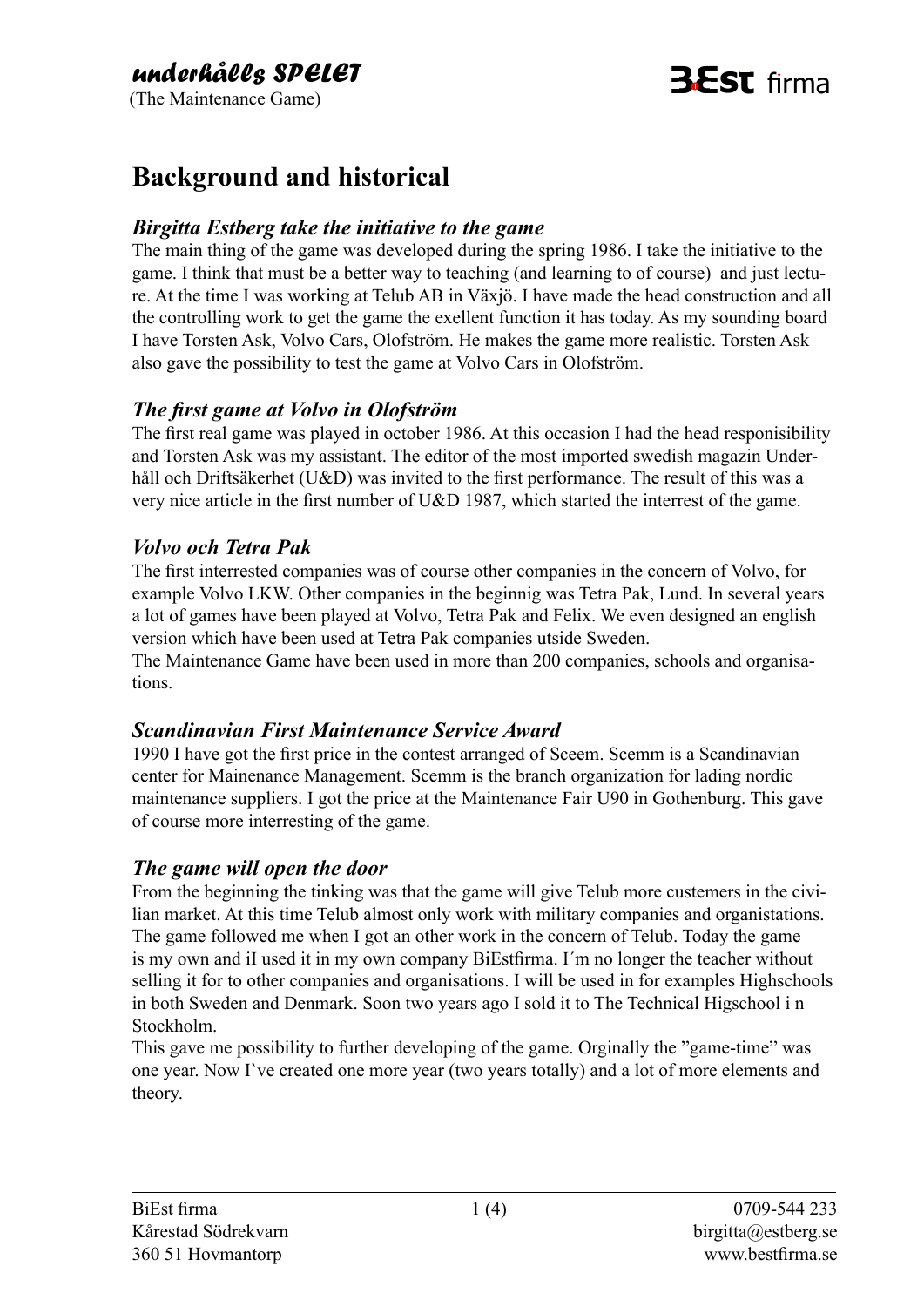### *underhålls SPELET*

# **BEST** firma

#### *Why monopol?*

The game was created like a monopol beacuase I want a very good overwiev. In the reality persons from different parts of the company perhaps don´t understand each other. The game accentuate good working together.

#### *The realety is better*

Personnaly I never could dream of the attention so many companies gave the game.

## **What´s the contents**

#### *Maintenance, production, economy and planning*

The game give you a picture of the value of effective maintenance, more knowledge and better working together.



**Contents of the game** Plan of Production Maintenance Time Card of incidents Machines Spare paarts Info about modifications Economy Spart parts Tree different products TPM

*Birgitta Estberg with the game*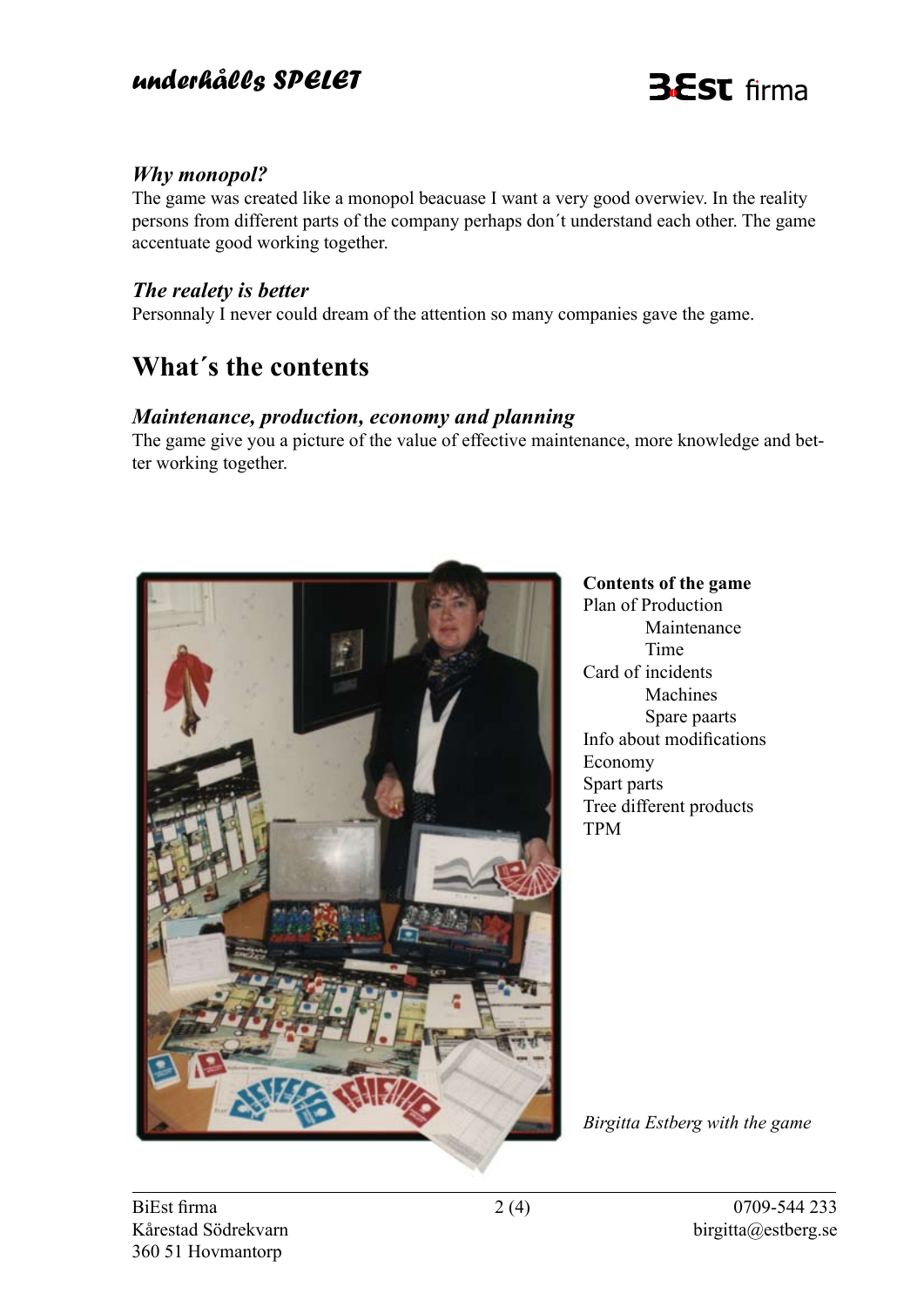### *underhålls SPELET*



#### *Four or five groups*

Twelve to twentyfive persons are playing together during two days. They are deiveded in group with three to five participants in each. They are playing agaist each other. The most developing group/game contents personnal from diffrent parts ansd levels of the company. It´s good to mix personal from production and maintenance together in the same group. The groups show currently the result and what they have done for each other.

#### *The time for the game is one or two years*

The second year for the game I´ve created and designed in my own company. During the game it´s possibility to buy spare parts, work with maintenance, do modifications, use outside firms for examples. Another point of the game is to show how important it is to know where the problem is. If you know you can do the right thing.

#### *Let the game be a part of your companies development*

No other education has the same affect as the game. No other courses have so satisfied participants. The game will also overcome differences in a company. Real often it´s difficult to get the participant to take pause for dinner etc.

#### *Picutures:*



*This picture is from the first real game in october 1986. It´s me and participants from Volvo Cars in Olofström in south Sweden.*